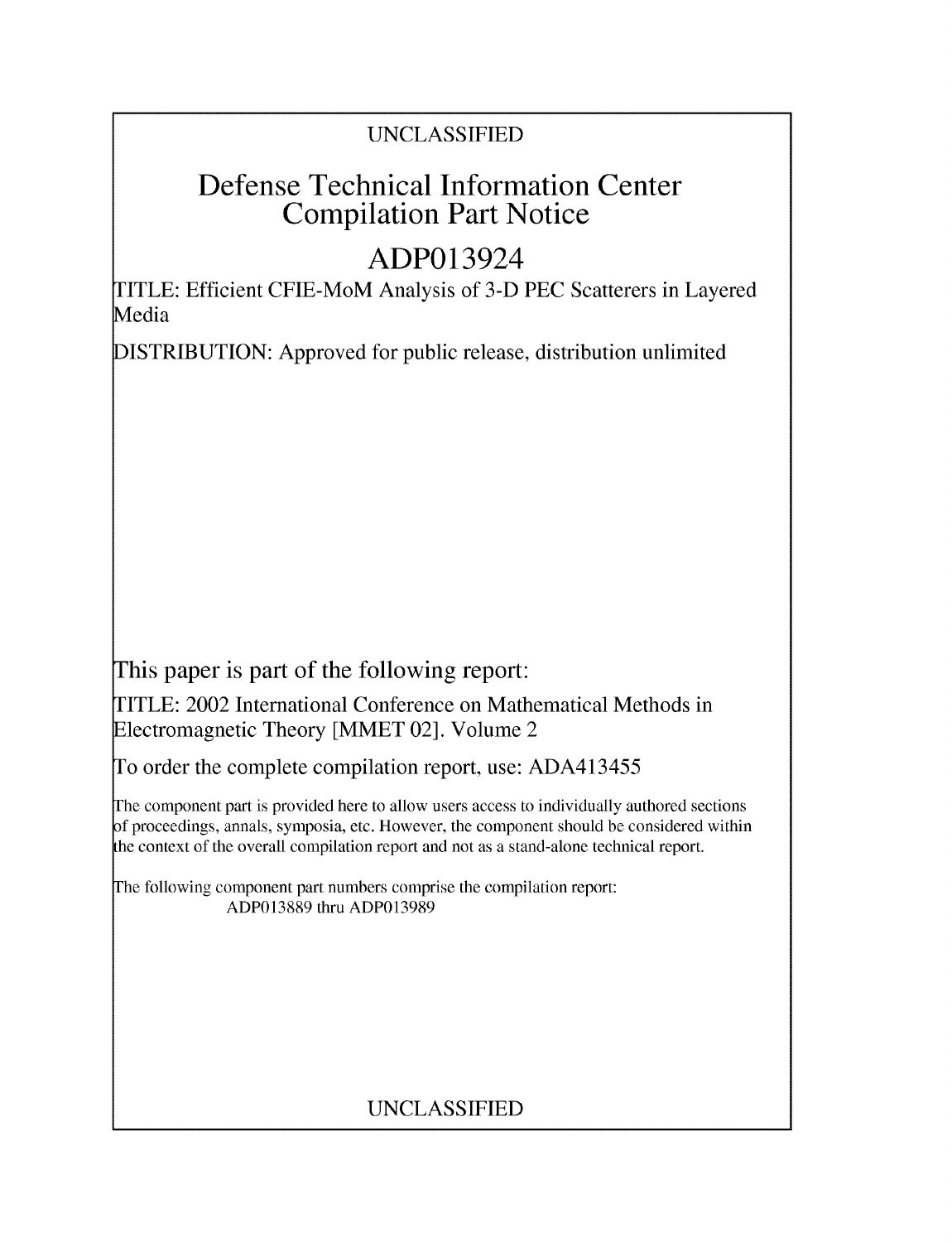## **EFFICIENT** CFIE-MOM **ANALYSIS** OF **3-D PEC** SCATTERERS **IN** LAYERED **MEDIA**

Oleksiy **S.** Kim, Erik Jorgensen. Peter Mcincke. and Olav Brcinbjerg

OrstedeDTU. Electromagnetic Systems. Technical University of Denmark. Building 348, Orsteds Plads, DK-2800 Kgs. Lyngby, Denmark Tel: +45 4525 3800, Fax: +45 4593 1634, E-mail: osk@oersted.dtu.dk

#### ABSTRACT

This paper presents an efficient technique for analysis of arbitrary closed perfectly conducting (PEC) scatterers in layered media. The technique is based on a method of moments (MoM) solution of the combined field integral equation (CFIE). The high efficiency is obtained by employing an accurate expansion of the multilayer dyadic Green's function along with a higher order hierarchical discrctization scheme and a rapidly converging iterative solver with prcconditioner.

### **INTRODUCTION**

Numerical analysis of electromagnetic scattering by **PEC** objects has attracted great attention for many years. Naturally. available computational resources limit the size of objects that can be analysed by numerical techniques. The situation becomes even worse when layered medium is considered. Furthermore. for objects penetrating the interface (interfaces) between the layers. conventional methods can not efficiently handle the different wavelength in different media.

In this paper, a new efficient MoM scheme, combining fast calculation of dyadic Green's functions for multilayered media with higher order hierarchical basis functions. is presented. This technique allows the number of unknowns to be decreased in comparison with conventional techniques employing low-order discretization schemes. The relaxation of memory requirements is especially pronounced when the scatterer is located in two or more layers. Further improvement in computational efficiency is achieved by employing a rapidly converging iterative solver with preconditioner. The technique is validated with examples available in the literature.

#### **INTEGRAL EQUATION** TO BE **SOLVED**

The electric field integral equation (EFIE) and the magnetic field integral equation (MFIE) each fail at a set of discrete frequencies for closed PEC objects. Being a linear combination of **EFIE** and MFIE. CFIE provides stable and reliable solutions at all frequencies. EFIE is a well-known and quite elaborated technique for analysis of scattering by **PEC** objects both in free space and in layered media. At the same time, MFIE is usually applied for scatterers in homogeneous media. There are very few papers devoted to MFIE in layered media and only conducting bodies of revolution have been treated thoroughly by MFIE [1] (the MFIE-BOR method). In this paper, we apply the MFIE (as an essential part of CFIE) to arbitrary closed PEC objects in layered media.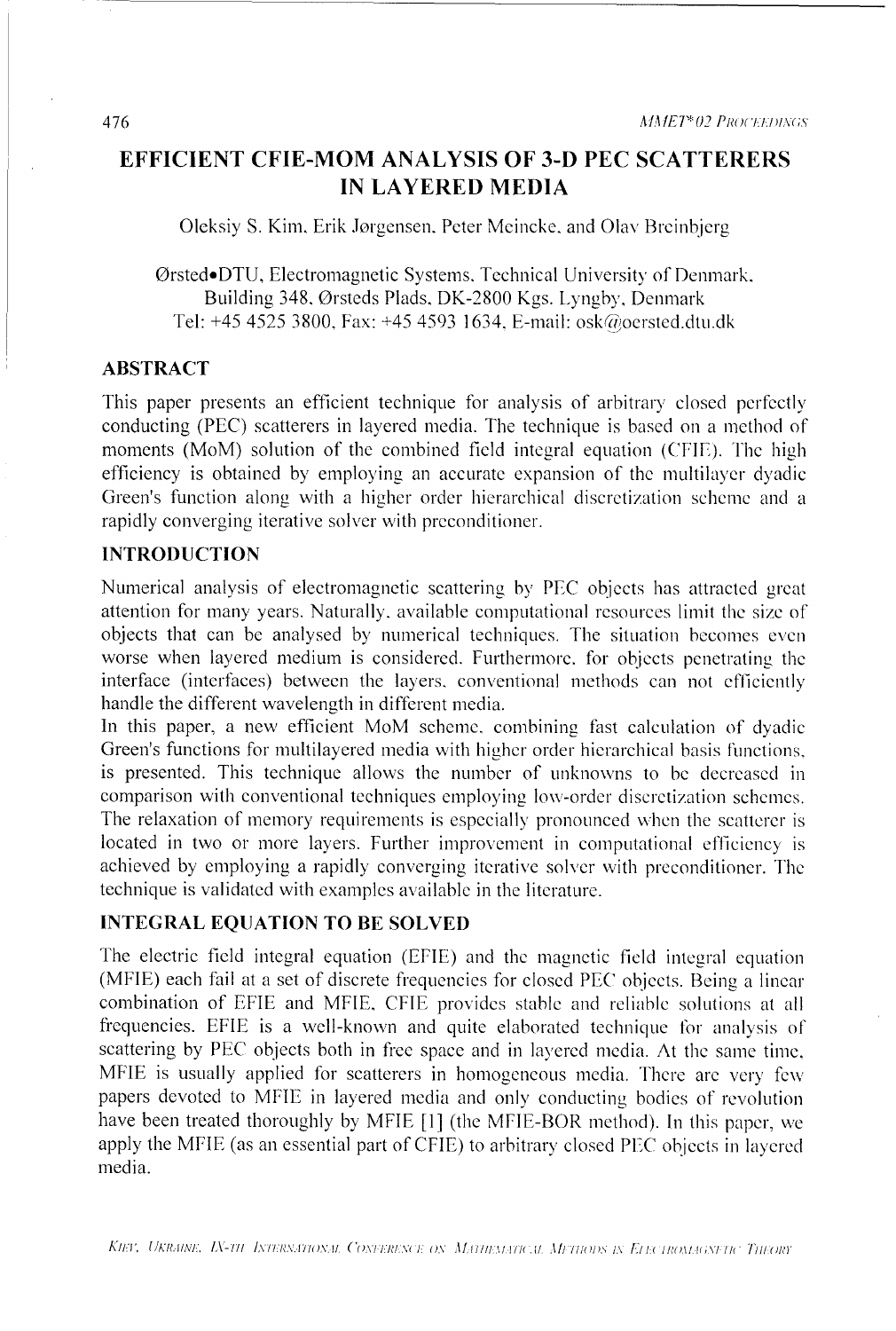#### *MMETh 02 PROCEEDINGS* 477

#### DYADIC **GREEN'S FUNCTIONS** FOR MULTILAYERED **MEDIA**

The dyadic Green's functions for multilayered media are implemented using the Formulation C for the mixed potential integral equation [2]. Under this formulation, only three different Sommerfeld integrals arise in the solution. They are computed in a very efficient way using the discrete complex image method (DCIM) [3] which allows spatial Green's functions to be represented in closed form in terms of complex images. If the scatterer is confined to one layer, the coefficients of the complex image expansion are invariant with respect to the coordinates of the source and observation points. Otherwise, the coefficients depend only on the z-coordinate of the source point and the layer the observation point belongs to. It is worth noting that the coefficients of the complex image expansion are reused in both EFIE and MFIE.

#### DISCRETIZATION **TECHNIQUES**

Higher order hierarchical basis functions [4] based on orthogonal Legendre polynomials are employed for discretizing the CFIE. The hierarchical property of the functions provides a very efficient discretization scheme especially when the scatterer is not confined to one layer. The order of the polynomial expansion can be selected separately on each patch depending on the wavelength of the layer in which the patch is located. This allows a very low number of unknowns and a uniform mesh despite the different wavelengths. In contrast to this, conventional low-order methods are forced to use a patch size based on the shortest wavelength, which introduces unnecessary unknowns and leads to a poor condition number of the resulting MoM matrix. Alternatively, conventional methods may employ a highly non-uniform mesh that is difficult to construct and also leads to a poor condition number. The higher order hierarchical basis functions are here employed on second-order curved patches that provide accurate geometrical modeling of smooth surfaces.

### **IMPLEMENTATION** AND **NUMERICAL RESULTS**

The described technique has been implemented in an efficient computer code that is well parallelized on both shared and distributed memory multiprocessor systems. The most time consuming part of the analysis is the calculation of the dyadic Green's functions for multilayered media. On a multiprocessor workstation, it can be done in parallel for different pairs of source and observation points. Furthermore, due to reusing of the Green's function expansion in both EFIE and MFIE, the CFIE matrix filling time increases only by 10% with respect to MEJE alone.

The presented technique was validated by comparison with the results obtained by the MFIE-BOR method [1] for scattering by a PEC sphere in the presence of the interface between two contiguous half-spaces. For instance, Fig. 1 shows the currents on a halfburied metallic sphere illuminated by a plane wave. It is observed that the results of the new technique are in excellent agreement with those of [1]. Fig. 2 presents a new result for a geometry that can not be treated by the MFIE-BOR method [1]. Both a first-order discretization scheme (rooftops on a uniform mesh) and a hierarchical discretization scheme are used. In the first case, significant overdiscretization in the free space is observed (709 unknowns per square wavelength, see Table 1). In the second case, the

KIEV, UKRAINE, *IX-TH INTERNATIONAI*, CONFERENCE ON *MATHEMATICAL METHODS IN ELECTROMAGNETIC THEORY*